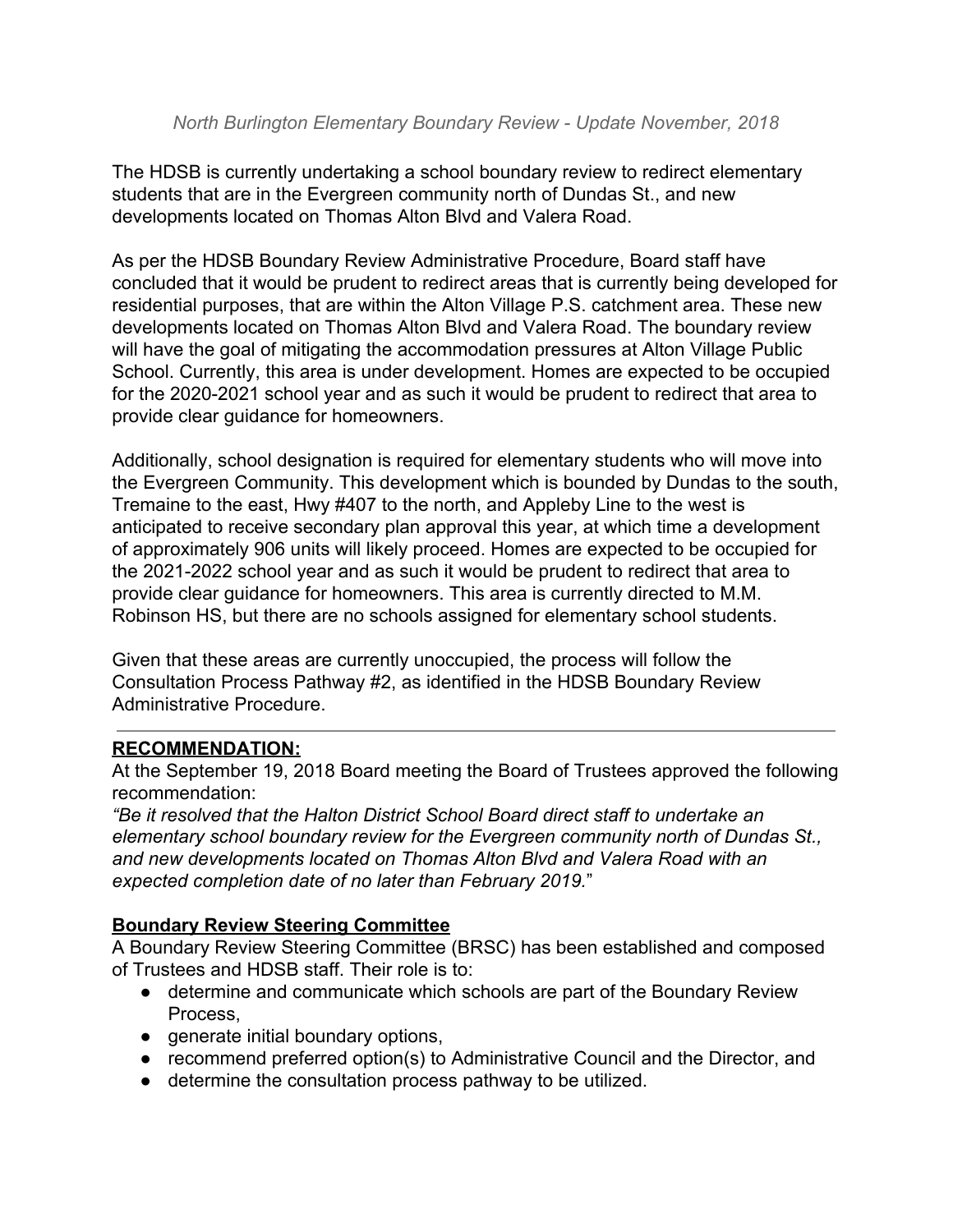## **Actions of the Boundary Review Steering Committee**

At the initial meeting, 5 elementary options were discussed. Al[l](https://www.hdsb.ca/schools/Pages/School%20Boundary%20Reviews/2018-North-Burlington-Elementary-Boundary-Review.aspx) [options](https://www.hdsb.ca/schools/Pages/School%20Boundary%20Reviews/2018-North-Burlington-Elementary-Boundary-Review.aspx) are posted at the Board website [\(www.hdsb.ca](http://www.hdsb.ca/)) in the School Boundary Reviews section (search "Boundary Reviews").

The BRSC met to prioritize and review decision making criteria, analyze proposed options and further explore data (e.g., transportation, physical space, enrolment), and address questions. The prioritized criteria includes, but is not limited to:

- Balance of overall enrolment in each school in the review area to maximize student access to programs, resources, and extra-curricular opportunities,
- Viable numbers in a dual track school to support both English and French programs,
- Proximity to schools (walking distances, safe school routes, natural boundaries),
- Stable, long-term boundaries,
- Fiscal responsibilities, and
- Keeping cohorts together.

Each option was examined, with respect to strengths and areas of concern, as per the criteria established by the BRSC.

Through the consensus building process, the BRSC dismissed options based on the prioritized criteria (e.g., significant number of transitions for students throughout their K-12 schooling, division of cohorts).

Options were further reviewed by the BRSC with respect to the previously identified criteria and a recommended option will be provided to the Director of Education. This option allows the anticipated students generated from new housing development in the Thomas Alton Blvd and Valera Road and Evergreen developments to attend the same schools, regardless of their program (i.e., English or French Immersion), provide balanced enrolment in the area, maintains stable and long-term boundaries, minimizes the number of transitions for students and keeps cohorts and families together.

# **Timelines**

September 19, 2018 Board Approves Boundary Review November/December, 2018 Boundary Review Steering Committee Meetings January 7, 2019 (noon) Deadline to request to delegate to the Board on Jan. 9 January 9, 2019 Director's Recommendation to the Board for Information January 21, 2019 (noon) Deadline to request to delegate to the Board on Jan. 23 January 23, 2019 Director's Recommendation to the Board for Decision

The Director's recommendation will be submitted as a Board report and published as part of the January 9, 2019 Board meeting agenda package. The agenda will be posted the afternoon of Friday, December 21, 2018 on the Halton District School Board website